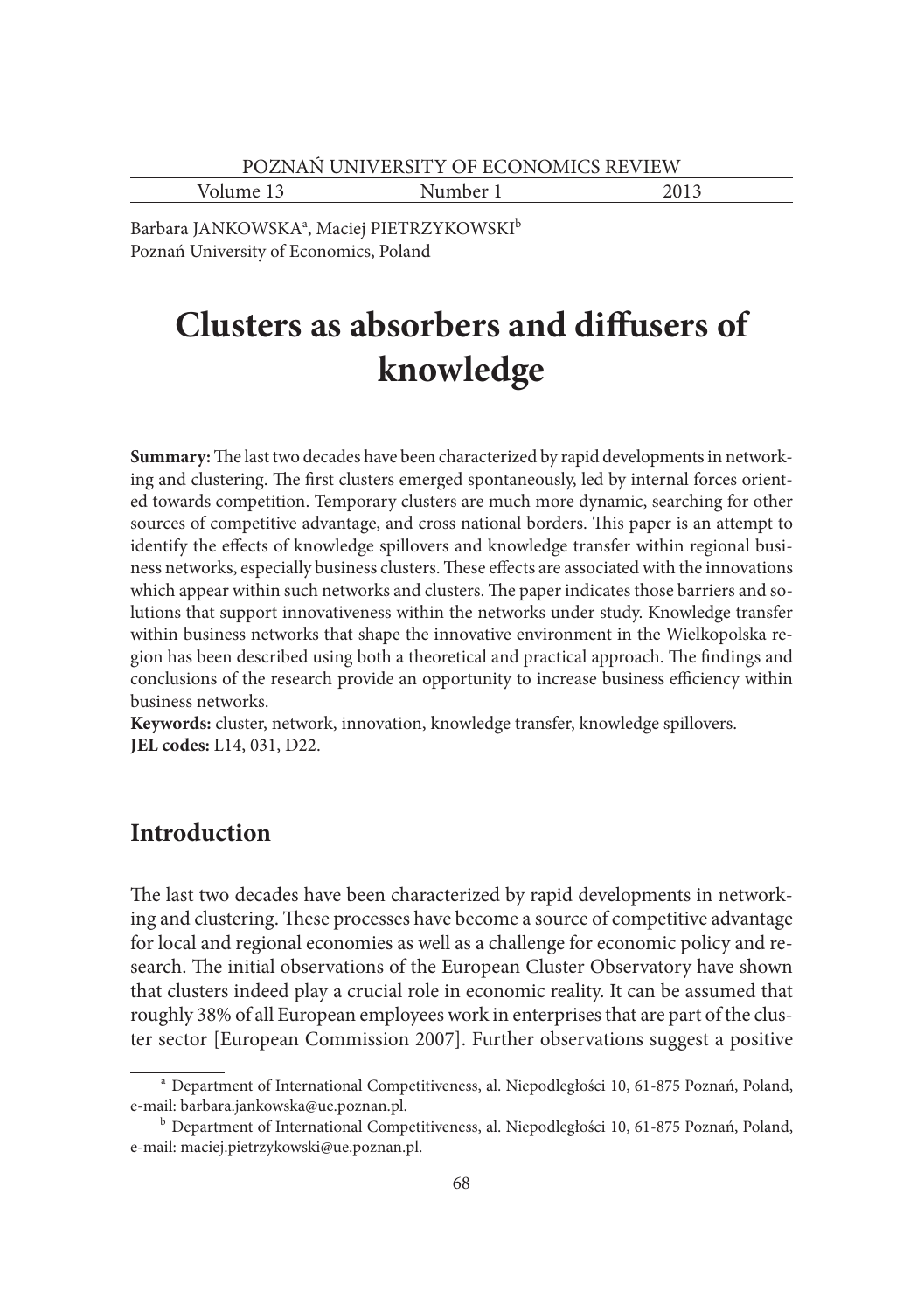correlation between the strength of regional portfolios (human resources, patent applications, employment in medium- and high-tech manufacturing) and regional innovation performance. Thus clustering is vital for the output of innovation as well as for the growth of productivity and competitiveness.

The first clusters emerged spontaneously, led by internal forces oriented towards competition. Their existence was based on the static advantages of agglomeration, such as lower transaction costs, availability of skilled labour force, vertical disintegration of production and better interactions between the companies in a cluster. However, as time goes by, changes in their foundations have transformed the reasons for clustering. Temporary clusters are much more dynamic, searching for other sources of competitive advantage, and cross national borders.

This paper is an attempt to identify the results of knowledge spillovers and knowledge transfer within regional business networks, especially business clusters in one region of Poland. The results are associated with innovations which appear within the above mentioned networks and clusters. The authors present the entities engaged in knowledge spillovers and knowledge transfer, devoting much attention to the barriers which hinder cooperation between the business sector and the R&D institutions crucial for innovation throughout networks along with their actors and those solutions which can support cooperation aimed at increasing innovativeness.

To clarify their terminology the authors point out that the term business network is broader than the term cluster. Each cluster is a network, but not each network is a cluster. Clusters are networks characterized by the spatial proximity of their actors.

# **1. Clusters and knowledge – conceptualization and operationalization of the terms used in the research**

In the literature one can come across many definitions of clusters. As the aim of the paper is not to review them, the authors present only the one they used in their empirical research. The most popular concept of a cluster was developed by Porter [Porter 1998], according to whom a cluster is "a group of companies existing in a geographical neighbourhood along with the institutions which are related to them and deal with a particular activity, connected by similarities and competing with one another". According to Ketels and Memedovic [Ketels & Memedovic 2008] the definition of clusters is built on three pillars: geography, creating value and the business environment. Geography refers to proximity – clusters as groupings of entities which are concentrated in one region within a larger nation or in one town. Creating value means that clusters include different industries, are networks of supportive and related industries engaged in bringing value to the customers.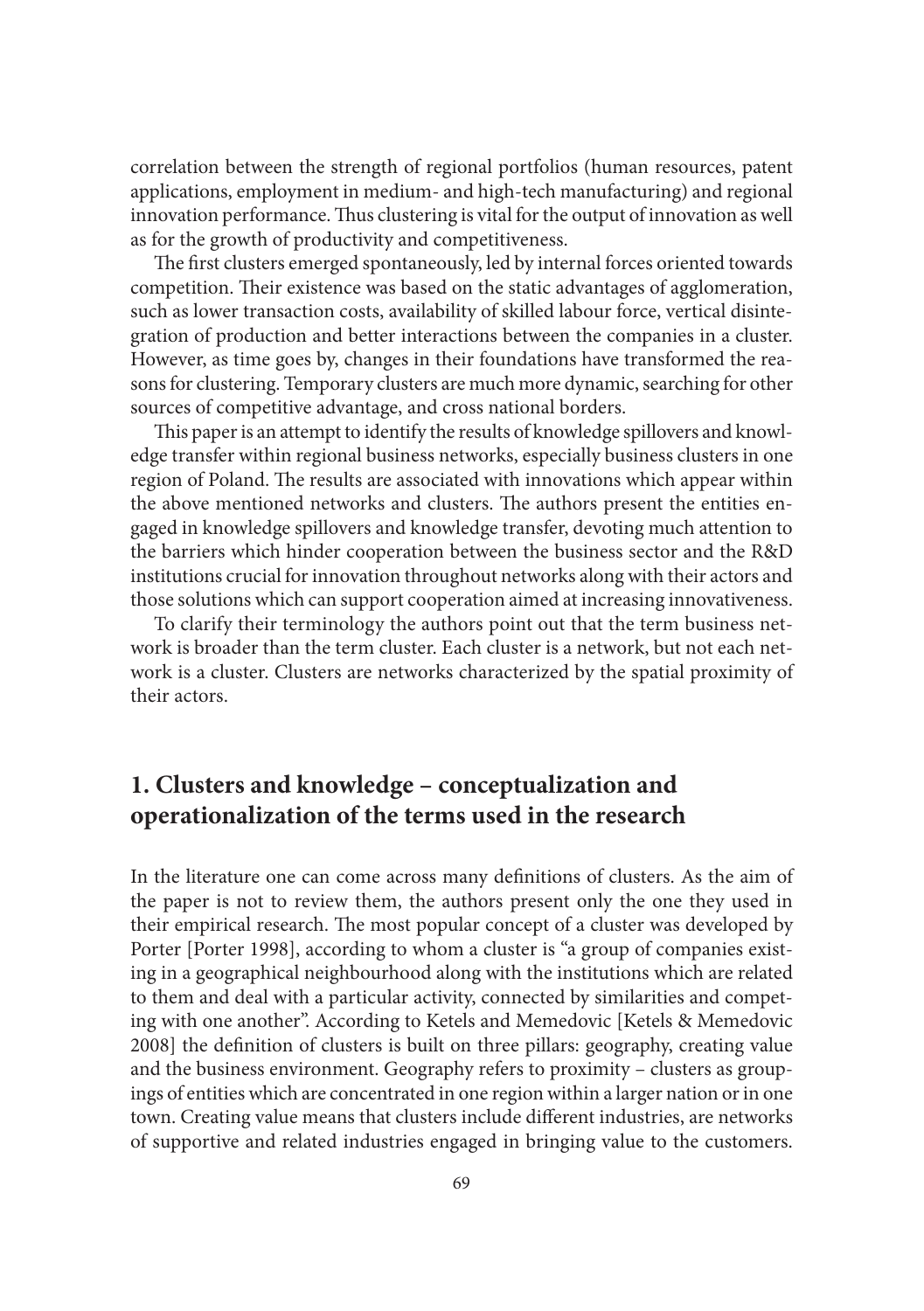The functioning of clusters is connected with creating a specific business environment which is developed thanks to cooperation between the business sector, R&D institutions and the public sector. Researchers have been trying to identify the most typical attributes of clusters. Above mentioned Christian Ketels [2004] defined the attributes of clusters as follows:

- Proximity: the entities need to be sufficiently close spatially to permit positive spillovers and enable the sharing of common resources to occur,
- Linkages: their activities need to share a common goal for them to be able to profit from proximity and interactions,
- Interactions: being close and working on related issues does not seem to be enough – some level of interaction is essential,
- Critical mass: a sufficient number of participants being present are required for the interactions to have a meaningful impact on companies.

Quite a similar set of attributes was defined by the experts group working on a cluster project for the European Commission. It uses Porter's basic concept but adds a few finer points to it [European Commission 2003]:

"Clusters are groups of independent companies and associated institutions that are:

- Collaborating and competing,
- Geographically concentrated in one or several regions, even though the cluster may have global extensions,
- Specialized in a particular field, linked by common technologies and skills,
- Either science-based or traditional,
- Clusters can be either institutionalized (they have a proper cluster manager) or non-institutionalized."

Due to the recent effects of globalisation, cluster research has moved away from putting an emphasis on agglomeration economics (in terms of the availability of skilled labour or certain infrastructure), minimisation of transaction costs and greater market access as the factors that constitute cluster performance. A knowledge driven economy along with globalisation and its main feature – liberalisation – have strongly affected the whole philosophy of clustering, becoming a very interesting issue for researchers as well as policy makers. The concept of clusters developed by Porter was adopted by politics very quickly. Many governments have implemented cluster policies as a part of their industrial and innovation policies. According to the EC's Green Paper recommendations [European Commission 2007, pp. 4–23], Europe should support emerging research driven clusters. This can be done by better integrating the science base with private R&D in new and existing clusters. In this way Europe can face the challenge of globalization. The competitiveness of the European economy can be significantly increased through close cooperation and by interlinking innovative enterprises with market-oriented research institutes. Understanding, explaining and describing the mechanisms of creating and sharing both knowledge and innovation should facilitate the identification of the correct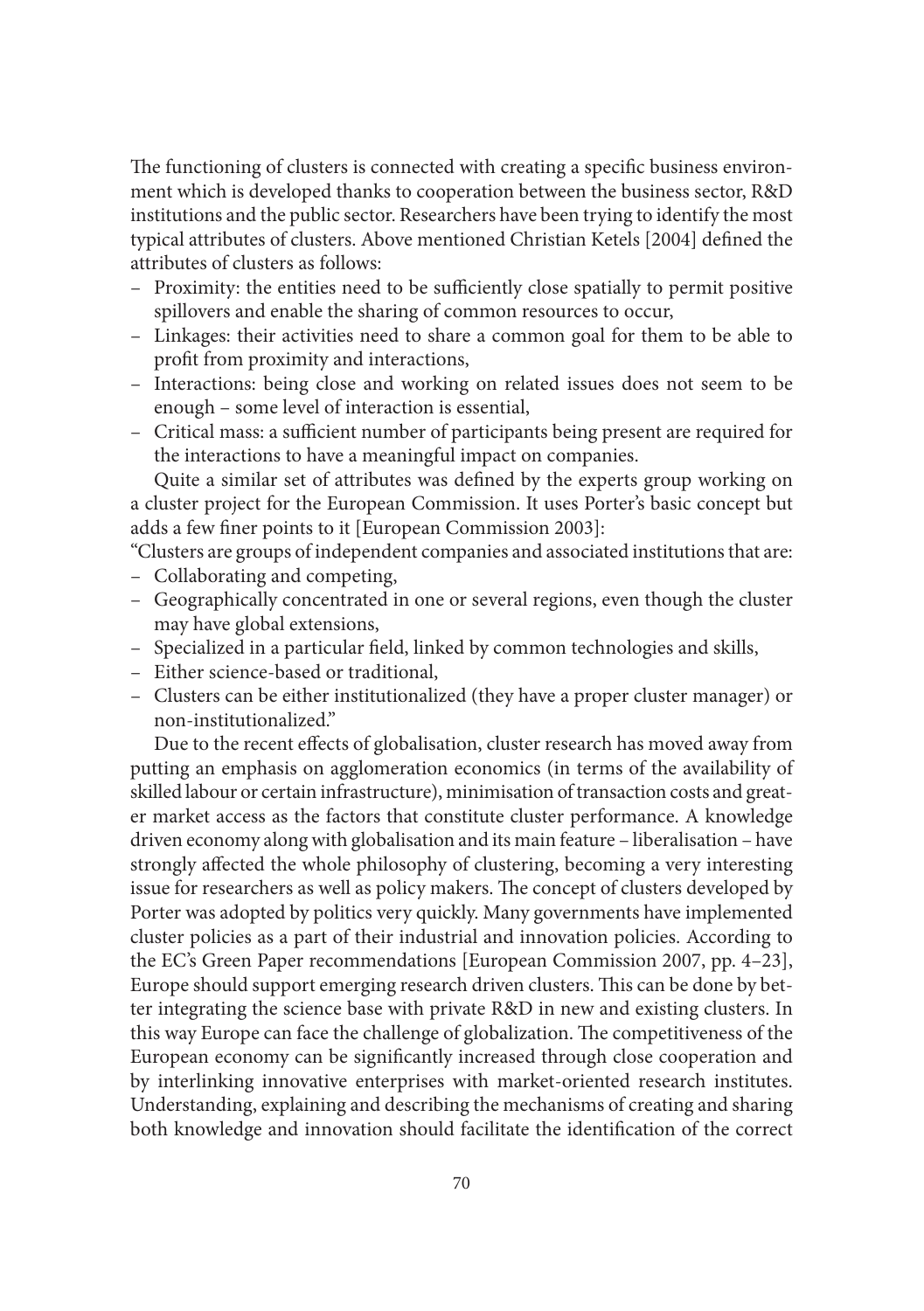cluster policy instruments and encourage policy makers to engage in the process of increasing the competitiveness of local economies.

However, why could such access to knowledge not be gained through web techniques or even just the old-fashioned telephone? According to the available evidence, even high tech firms and knowledge based industries that should obviously be well acquainted with Internet technologies and less sensitive to the need for agglomeration, tend to cluster [Lawson 1999]. To explain this phenomenon, we have to analyse the concept of knowledge. Knowledge flows comprise a set of processes, activities, behaviours and events through which data, information and knowledge are transformed.

The General Knowledge Model distinguishes four basic areas of activity: knowledge creation, retention, transfer and utilisation [Newman & Conrad 1999, pp. 1–20]. Following the creation of knowledge and its entry into the system, we have to preserve it and secure its viability, then share it within a system and finally apply it to business purposes. Each phase of the activity has its own small cycles and knowledge flows and people's involvement in these flows is through various artefacts (files, papers, documents, ideas, pictures, etc.). These knowledge artefacts can be either explicit or tacit in nature and Nonaka and Takeuchi have examined both in their research [Nonaka & Takeuchi 1995]. Tacit knowledge can be considered as experience, gained through an action (learning by doing); while explicit knowledge can be stored and published in the form of a book or other learning material. The premise of the tacit knowledge approach is a belief that knowledge is essentially personal in nature, cannot be extracted from the heads of individuals and therefore the only possible method of dissemination is a transfer of employees – "knowledge carriers" – from one part of an organisation to another [Sanchez 2004, p. 3]. Some kinds of interaction have to be arranged between various individuals while performing certain tasks, realizing projects, organising joint ventures, etc., which in a structured form can be a social network. In this network people have to collaborate, as it intensifies interaction and increases the chances of transmitting the ideas that exist in an individual's mind to others. As the knowledge is "subconsciously understood and applied" and "difficult to articulate" people have to collaborate, since interaction itself is an insufficient condition for embedding the knowledge [Zakk 1999, pp. 45– 48]. The process of transmitting tacit knowledge between people in an organisation and its conversion into explicit knowledge is a real challenge to the managers and researchers exploring the issue. This transfer is also a major factor in the emergence of knowledge clusters. The more important the tacit knowledge is for production, the more localised the production is likely to be [Evers 2008, p. 6]. Pinch and others have argued that, over time, agglomerations can develop a cluster-specific form of architectural knowledge that facilities rapid dissemination of knowledge throughout the cluster by increasing the learning capacity of proximate firms and thereby conferring cluster-specific competitive advantages [Pinch et al. 2003, pp. 373–388].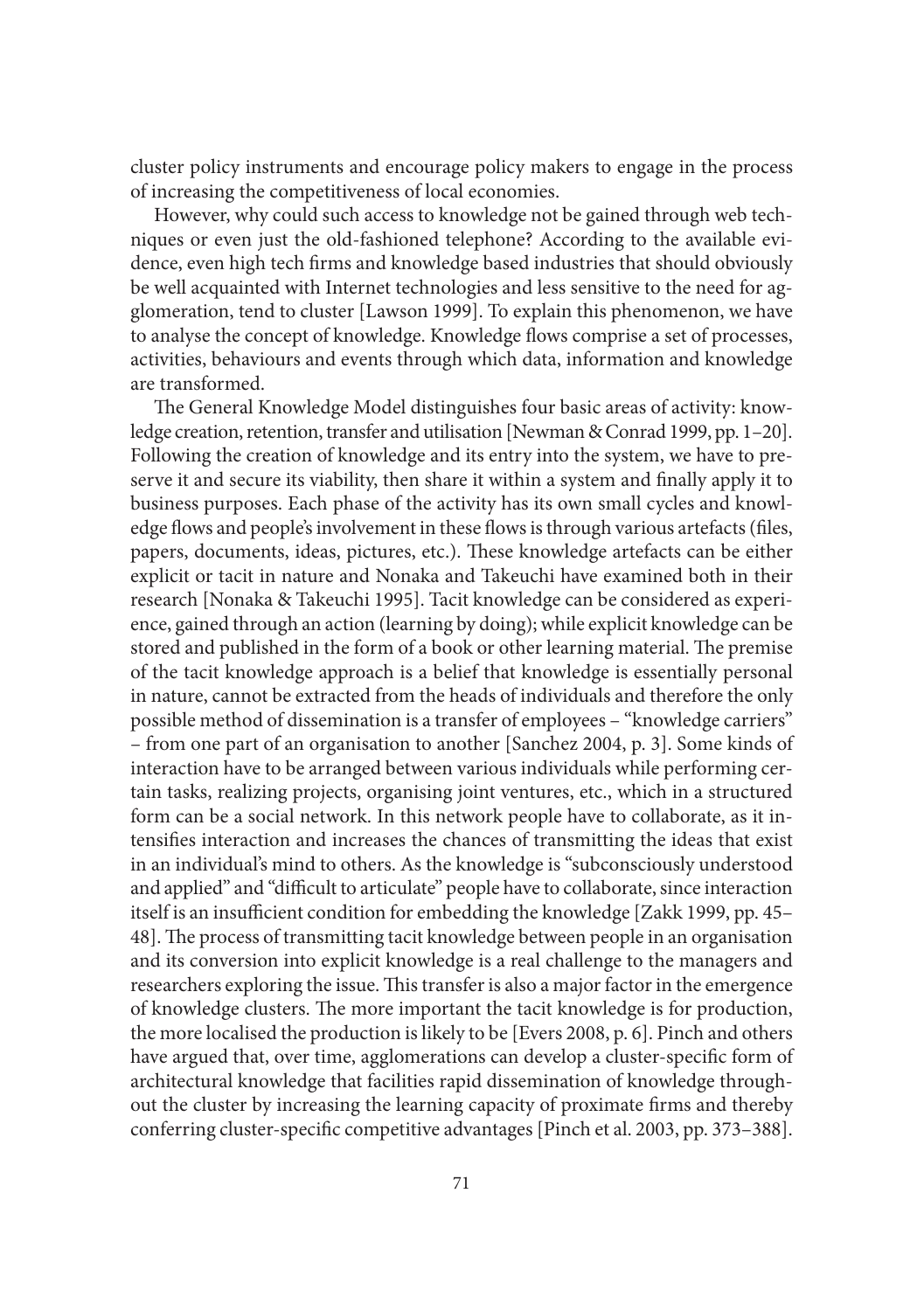Evers defines knowledge architecture as "the institutions of communications and the type and intensity of knowledge flows (knowledge sharing), based on the formal and informal interaction between persons and organisations" [Evers 2008, p. 8]. Going further we can assume that the quality of human capital in a specific location, the intensity of interactions, mobility factors and the internal dynamics influence the efficiency of the whole system, determining the capacity for acquiring, assimilating and adopting new knowledge. Systems of knowledge sharing and dissemination can exist within cluster, but also beyond. Therefore, we have to distinguish between a cluster hub, considered as a local innovation system (a node in networks of knowledge production and sharing), and a knowledge cluster, considered as an agglomeration of organisations that have the organisational capability to drive innovation and create new industries [Evers 2008, pp. 9-10]. This implies that a knowledge hub can be found even in a single organisation full of creative human resources and an effective information system, but a knowledge cluster requires an agglomeration of organisations that are ready to cooperate, share and transfer knowledge among themselves. A knowledge hub consists of various linkages to suppliers, competitors, co-operators and customers that enable knowledge transfers into the cluster. The nature and type of knowledge flows in a specific cluster depends on three inter-related dimensions [Basant 2002, p. 3]: the internal characteristic of the cluster (internal structure, linkages, capabilities, etc.), the types of external linkages, plus the external policy and economic environment faced by the cluster. The first dimension is based on endogenous factors, such as industrial sector, number of organisations, level of collaboration, similarity or diversity of organisation, etc. The second and third dimension are determined by external linkages, and the quality of these connections influence a cluster's innovative performance.

The next issue to be explained is: what are the sources of knowledge? The main sources of knowledge can be highlighted thus: a firm can develop new sources within the company (R&D), exploit past discoveries, develop new solutions by sharing knowledge within the company or they can acquire knowledge from outside [Crespi et al. 2008, p. 1]. Acquiring knowledge from outside can be in a form of inheriting, purchasing or imitating. Through the innovative performance of a cluster there can be many spillover effects. According to Levin and Reiss' definition, spillovers are the "side effects of a firm's strategies investing in R&D" [Levin & Reiss 1988]. When knowledge is exchanged between people or organizations, is a "knowledge transfer", everything that goes beyond the boundaries of a system is a "spillover". The unintended use of exchanged knowledge is called "Knowledge Externality" [Fallah & Sherwat 2004, p. 8]. The relationship between cluster innovation and spillovers has been the object of research many times. Jaffe used "knowledge production function" to describe the relationship between clustering and innovation [Jaffe 1986, pp. 984–1001]. Other research used patent citations to prove the geographical localisation of innovations [Maurseth & Verspagen 2002] or the effectiveness of vari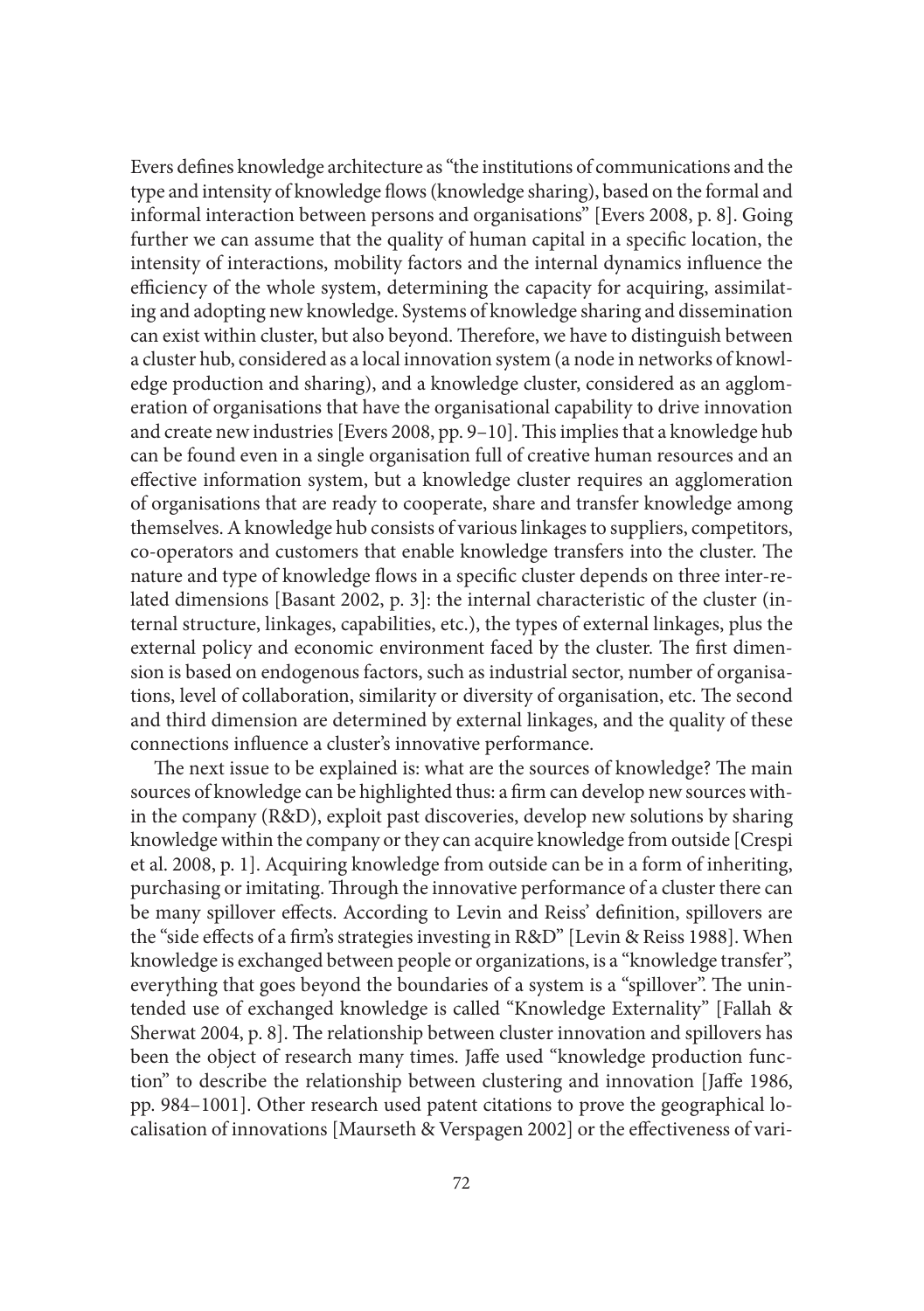ous channels of R&D spillovers at the intra-industry level [Harabi 1997]. Spillovers can occur on at least three levels [Fallah & Sherwat 2004, p. 10]: Individual (across people), enterprise (across firms) and global (across nations). As spillovers benefit other firms, societies and nations, this is an issue of great importance for encouraging clustering. Having knowledge clusters, effective knowledge architecture, high quality human resources and an effective innovative system, it is necessary to translate new ideas into productive economic capacity. This process should be supported by policy makers in the framework of National Innovations Systems. The capacity to acquire new knowledge, new technologies, and to transmit and apply them should be considered as a national attribute and a source of competitive advantage on the international market. Knowledge spillovers and knowledge transfers are to some extent processes of knowledge diffusion and knowledge absorption. Some entities diffuse and absorb knowledge intentionally (knowledge transfer) and some do it unintentionally. Regional networks or business clusters of Porter's type create convenient circumstances for these processes to occur.

The concept of clusters is related to the concept of knowledge spillovers. Clusters, thanks to their attributes, are predisposed to foster knowledge spillovers. Knowledge spillover effects are an inseparable element of a cluster.

The issue of spillover effects and their relationship with the location factor was raised by Marshall, who indicated that one of the objects of a spillover is knowledge. This spillover can occur even if relations between companies are non-existent. Porter emphasises the significance of local competition for innovativeness and the stimulation of knowledge spillover effects. Continuing Porter's argument, it could be stated that knowledge within a cluster is determined by the interrelations among companies operating in the same location [Henry & Pinch 2002]. Storper [1993, 1995], similarly explains that the acquisition of knowledge occurs thanks to relationships among companies which have nothing to do with market exchanges typical of knowledge acquisition through licensing, alliances or takeovers.

Attempts have even been made to build a knowledge-based theory of regional geographic clusters [Maskell 2001; Morgan 1997]. Maskell [2001] finds the key cause for cluster creation to be company's appreciation of the fact that such solutions generate knowledge. Cluster-level knowledge is similar to industry routines, recipes for success and know-how for performing particular activities. While studying Taiwanese high-tech companies, Tsai [2005, pp. 126–127] found that intra- and inter-industrial spillover effects in the field of R&D have a greater significance from the viewpoint of production growth than do individual companies' efforts in the field of R&D. The phenomenon of clusters as "devices" fostering knowledge flows is clearly visible in the concept of clusters as triple helix. This defines clusters as subjects existing on the boundaries of the business sector, public sector and R&D sector. The more or less visible presence of R&D institutions in clusters can be a kind of measure for the intensity of potential knowledge spillovers and knowledge flows.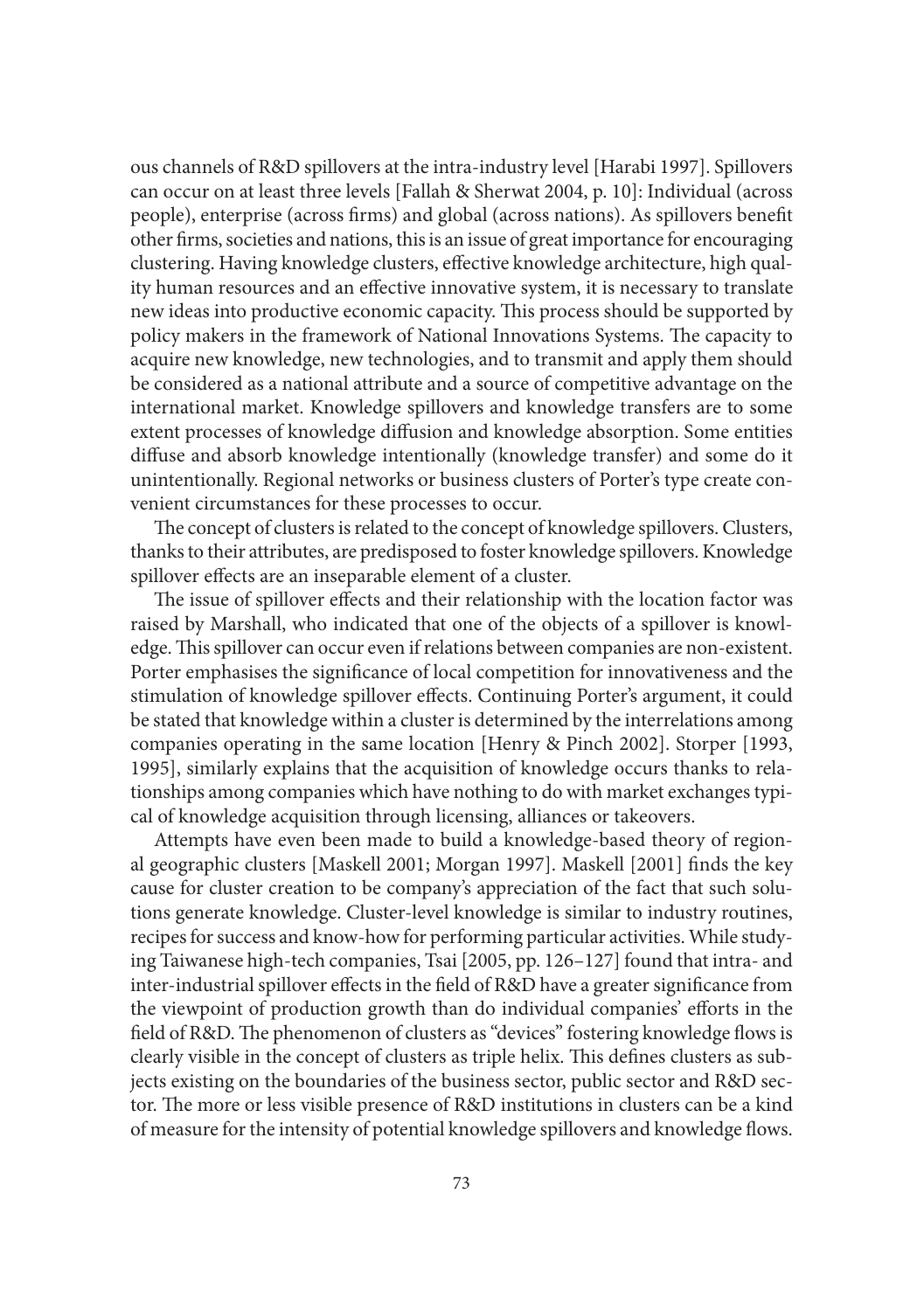Knowledge spillovers and knowledge flows appear due to two interdependent processes – knowledge diffusion and knowledge absorption.

Bearing in mind some of the above mentioned points, it can be stated that clusters are a phenomenon which, on the one hand, fosters the diffusion of knowledge: if this takes place within a cluster it can be called inter-cluster knowledge diffusion; and outside the cluster – between it and its environment – intra-cluster knowledge diffusion. On the other hand, it is a means of absorbing knowledge. Such absorption appearing within clusters – among the cluster participants – is inter-cluster absorption of knowledge; and from the cluster to the environment, intra-cluster absorption of knowledge.

In the following parts of the paper the authors will look at knowledge diffusion and the absorption of knowledge in respect of twelve regional and local networks functioning in one region of Poland. The core of the study is inter-cluster diffusion and inter-cluster absorption of knowledge.

# **2. Methodology of the study**

In the period from September to December 2009 field research was conducted on the subject of the potential of regional and local networks in Wielkopolska to develop in the future. The study was done within a broader project commissioned by the Marshal Office of the Wielkopolska Region as part of the Human Capital Project 8.2.2. "Construction of the Wielkopolska System of Innovation"; co-financed by the European Union through the European Social Fund. In this paper only that part of the results obtained which focused on innovations and knowledge transfer within the networks under the research is presented.

### *2.1. Research population and research sample*

The general population of the research was business networks (clusters among others) operating in Wielkopolska. Institutionalized, formalized and non-institutionalized networks were taken into account. They have different legal and organizational forms, specific to Poland.

In the first phase of the research a list of the different networks operating in Wielkopolska was prepared. To complete the list an in-depth critical analysis of reports on the subject of networking in Wielkopolska was conducted. The authors used Internet websites presenting data about regional and local networks and conducted telephone interviews with representatives of fourteen business environment organizations engaged in fostering the innovativeness of companies. The aim was to prepare a list of networks which could potentially participate in the research.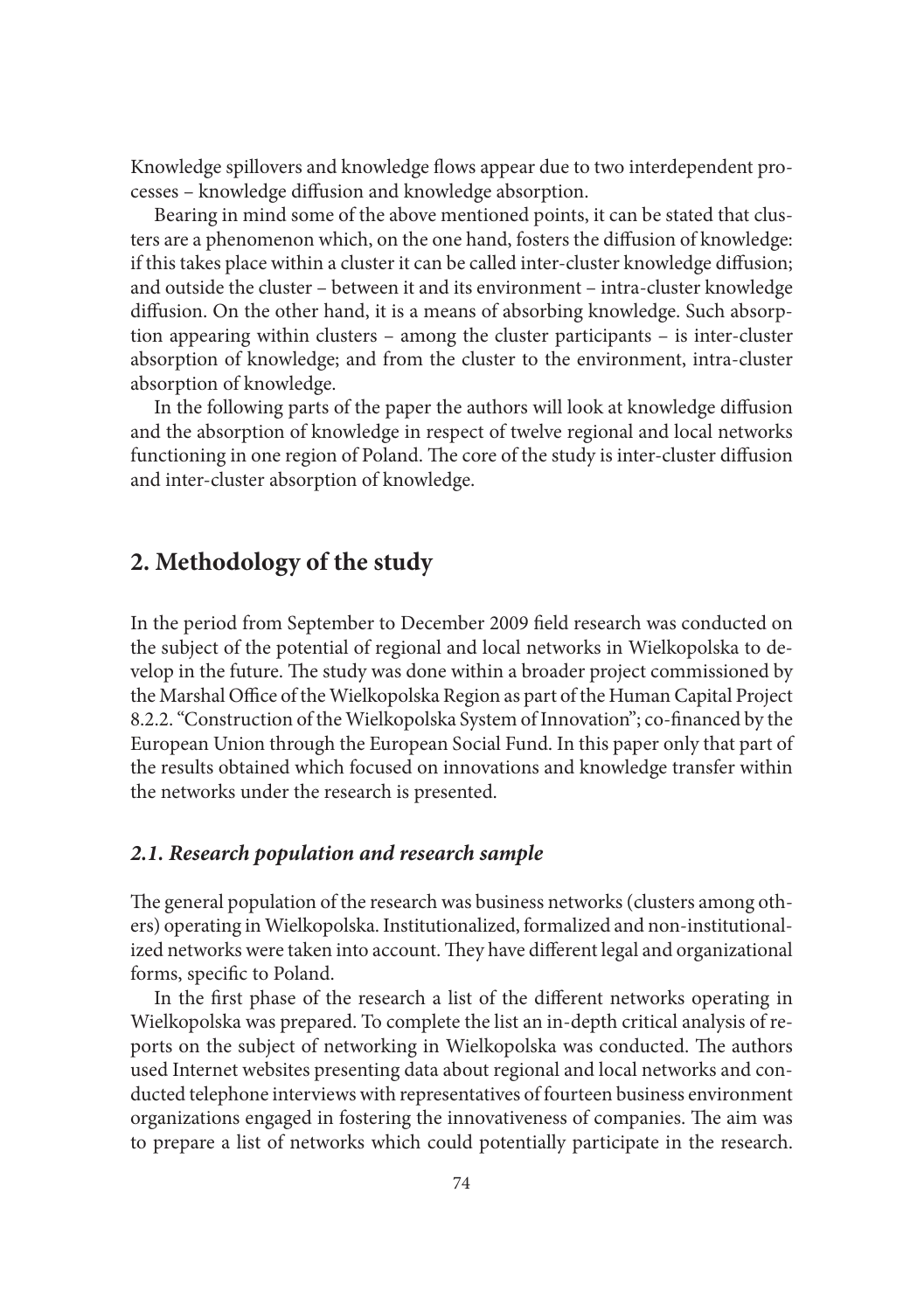Altogether 164 different networks were identified. To select the networks which have the highest potential for growth the authors asked four regional experts from Poznań University of Economics, the leading University in the region in the fields of clustering, competitiveness and innovation, which of the identified networks should participate in the next phase of the research. After discussion twelve networks were selected as the research sample. The selected networks had to be real operating objects, performing real tasks and activities not just existing as artificial arrangements on paper. In the research sample there were networks of regional and local scope. Ten of them were formalized, institutionalized clusters with dedicated cluster initiatives and functioning cluster organizations. Additionally, two more networks were taken into consideration - one institutionalized network in tourism, and one network in the food industry which can be treated as a cluster though without a cluster organization.

| Local economic networks                                           | Regional economic networks                                       |
|-------------------------------------------------------------------|------------------------------------------------------------------|
| Boiler-making Cluster                                             | Wielkopolska Telecommunication and<br><b>Information Cluster</b> |
| Printing and Advertising Cluster                                  | Wielkopolska Automotive Cluster                                  |
| North-Wielkopolska Tourism Cluster                                | Wielkopolska Food and Agriculture Network                        |
| Wielkopolska Renewable Energy Cluster                             |                                                                  |
| South-Wielkopolska Food Cluster                                   |                                                                  |
| Wielkopolska Aviation Cluster                                     |                                                                  |
| Wielkopolska Horses and Carriages Cluster                         |                                                                  |
| Wielkopolska Advanced Automation Technique<br>Cluster - ELPROTECH |                                                                  |
| Poznań Local Tourist Organisation                                 |                                                                  |

|  |  |  |  |  |  |  | Table 1. Subjects in the research sample |  |  |
|--|--|--|--|--|--|--|------------------------------------------|--|--|
|--|--|--|--|--|--|--|------------------------------------------|--|--|

Looking at Table 1, clusters and networks focused on the same industry can be seen, e.g. food or tourism. The explanation for this is that in one case the network is formalized and operates with the support of cluster initiatives, and in the second case there is no cluster initiatives dedicated to it. The division between local and regional networks depends on the geographical scope of the network. In the region of Wielkopolska there are four sub-regions and the city of Poznań. Networks with participants coming from one sub-region, or with the domination of participants coming from one sub-region, are local ones.

The research sample comprises 12 different networks. Ten of them are clusters. They are represented by their coordinators. In the case of formalized clusters the coordinators are associated with the chairmen of cluster organizations. The two networks which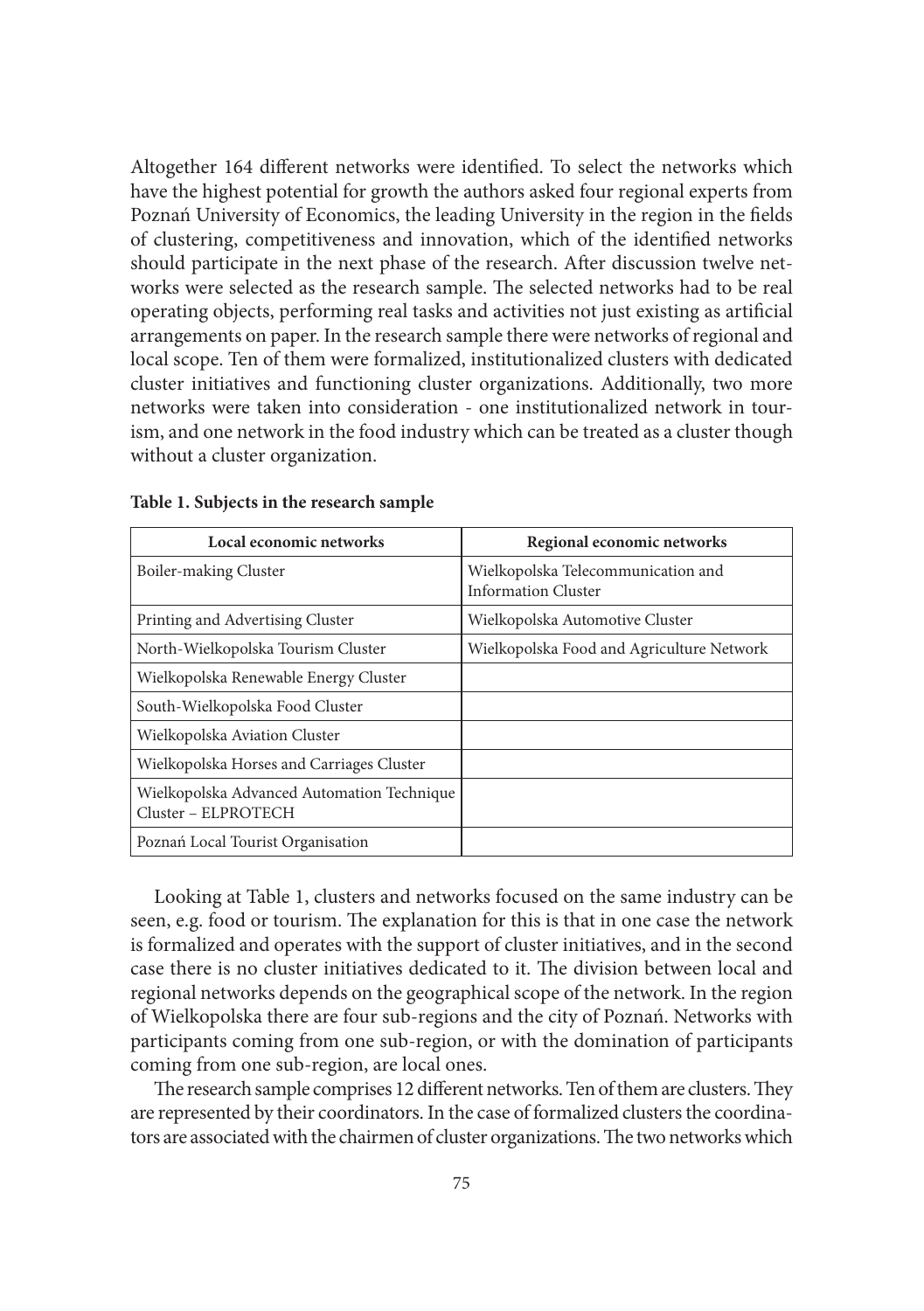are not formalized clusters were represented by the chairmen of industrial self-government institutions associated respectively with tourism, and food and agriculture.

### *2.2. Research method*

The authors used a postal survey as a method for collecting data. The questionnaire was sent to the formal or non-formal coordinators of the networks, as mentioned in 2.1.; to the chairmen of cluster organizations and industrial self-government institutions – altogether to 12 people and each of them fully completed the survey. This was the qualitative research.

The questionnaire consisted of screening, research specific, demographic and archive parts. The respondents opinions were assessed on a rating scale (1-the quality exists and 0-the quality does not exist), but in some cases a five degree ordinal scale was used [Greek, Tull & Album 1988, pp. 305-308], where 1 meant - "definitely not important";  $2 -$ "rather not important";  $3 -$ "difficult to say";  $4 -$ "rather important"; 5 – "definitely important".

There were 22 questions in the survey. The first section was devoted to general data about a network – core industry, name and location of the coordinator of a network. The second section gathered data about the actors involved in a network their number, sector of operation, and the activities performed by coordinators of network actors. The intensity of linkages, their quality and diversity as well as the innovativeness of the network were the focus of the third part. In the fourth part there were questions regarding the relationships of a network with outside entities and the instruments supporting innovation processes.

# **3. Results of the research**

# *3.1. Innovation as a sign of eff ective knowledge transfer and knowledge spillover*

The research was an attempt to identify the knowledge spillovers and knowledge transfers within business networks, especially business clusters. The authors tried to investigate how effective knowledge transfer is and what kinds of barriers are met in business networks (including clusters) in the Wielkopolska region. Based on the findings in the first part of the paper, the authors tried to measure the effectiveness of knowledge transfer using the number and diversity of innovations that appeared in the networks over the period 2007–2009. The respondents were asked about the level of novelty and the type of innovations which appeared in their networks. Bearing in mind the methodology of the Oslo Manual, it was assumed that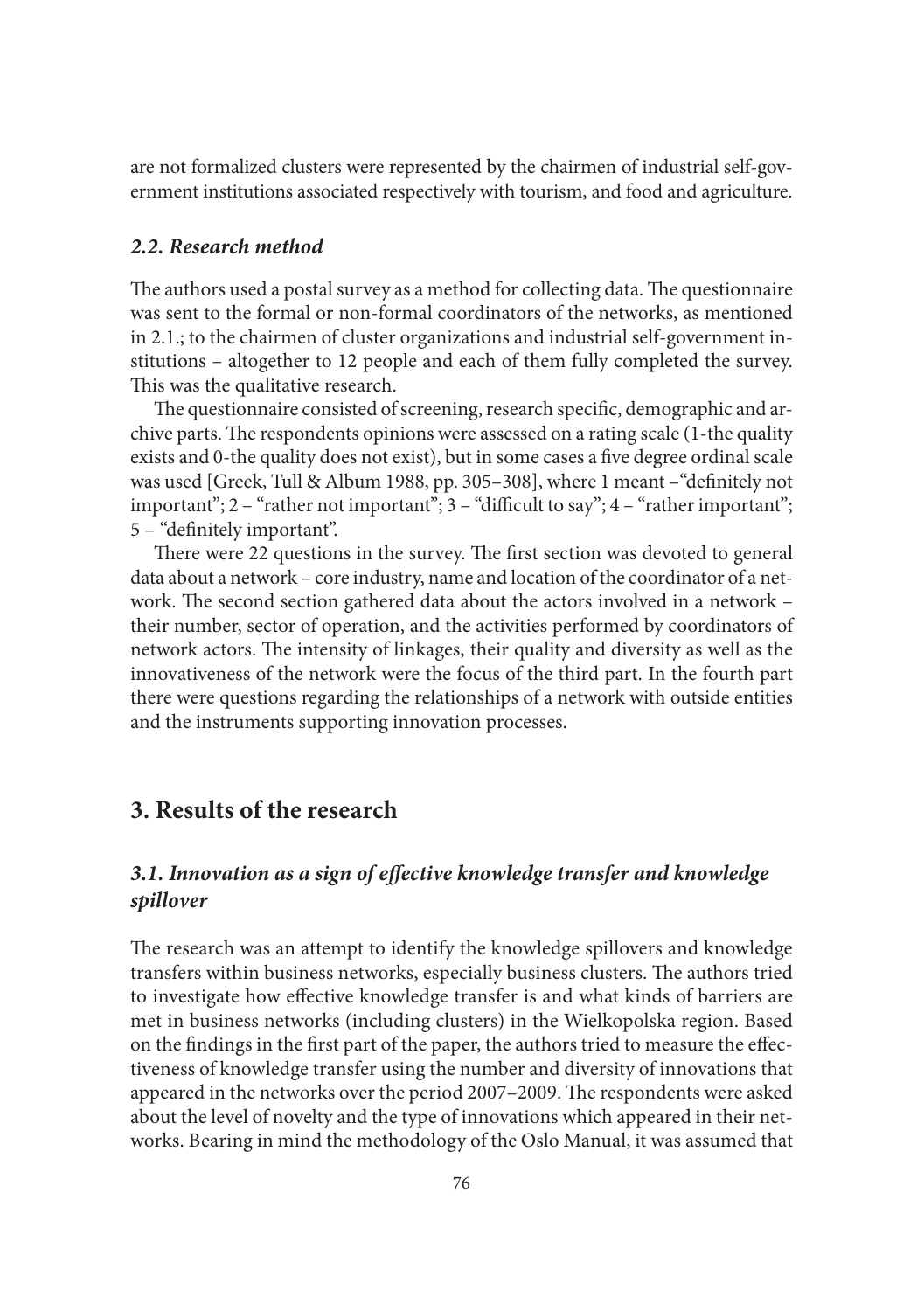there are four types of innovation: product, process, organizational and marketing. Each type can be a novelty for a company: regional scale novelty, national scale novelty or international scale novelty. Among the 12 networks, 9 indicated product innovations and 7 market innovations that were novelties at the national level.

|                             | Product | <b>Process</b> | Organi-<br>zation | Market |
|-----------------------------|---------|----------------|-------------------|--------|
| Novelty for company         |         | h              |                   |        |
| Regional scale novelty      | 6       | 6              |                   |        |
| National scale novelty      |         |                |                   |        |
| International scale novelty |         |                |                   |        |

#### **Table 2. Innovation matrix**

Going into more detail, one can look closer at the types of innovation. In the set of organizational innovation, the first position goes to the deployment of an IT system. More than half the networks declared they had introduced new information systems. One third had started to use a new logistic system and changed their organizational structure. None of the networks studied declared they had deployed modern cost calculations (Figure 1). The types of organizational innovation indicated by the majority of network representatives highlight their awareness of the



### **Figure 1. Organizational innovation (in %)**

Source: Own study based on survey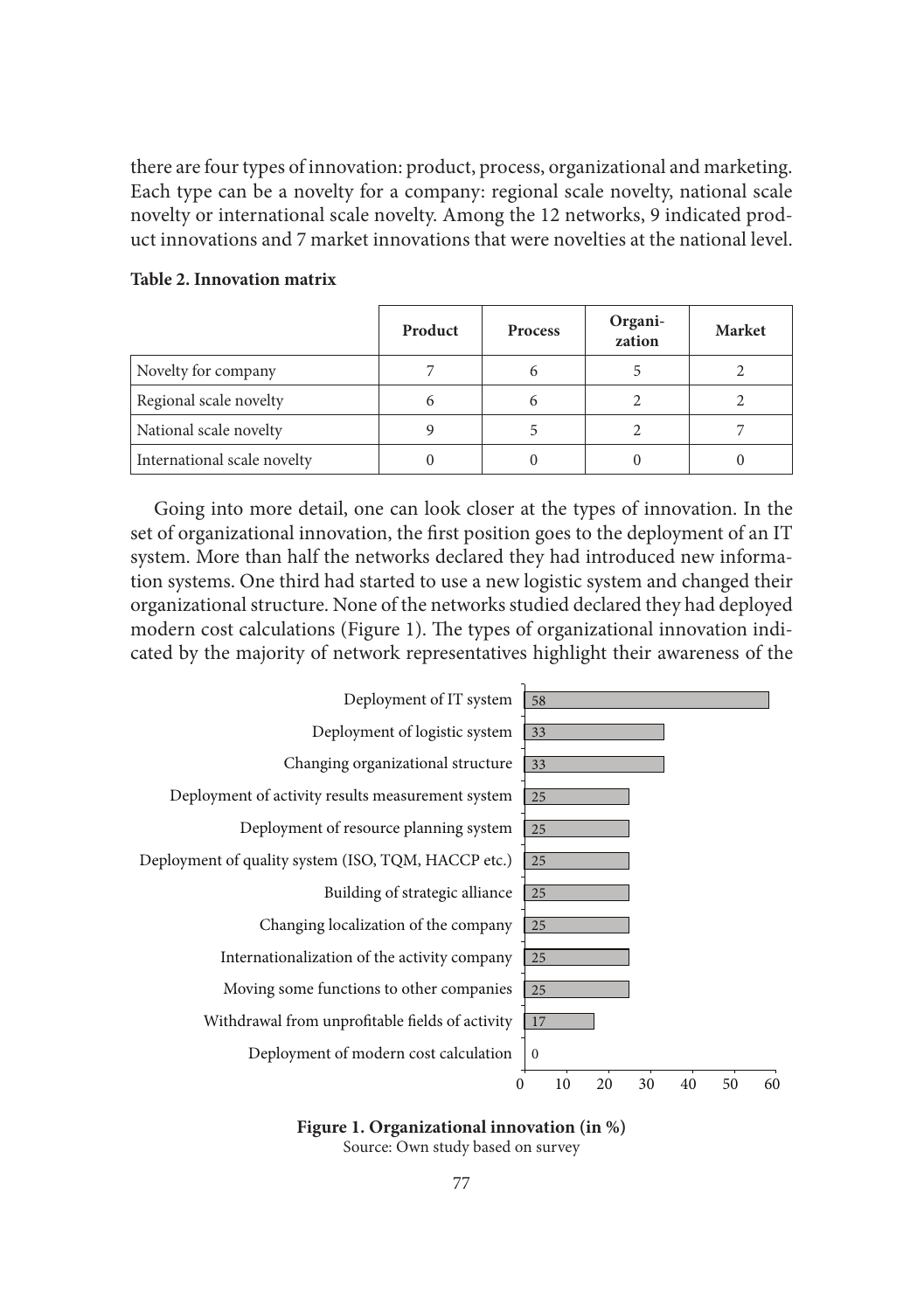importance of new information technologies to the existence of networked companies in the market.

As regards market innovation, 67% of respondents declared using new forms of promotion and over half of the investigated companies indicated new distribution channels. An optimistic note is that over half of the investigated companies indicated entry into new markets (Figure 2), which implies that being in a network does matter when considering the internationalization of a company. However, from the interviews with network coordinators, it turns out that other markets are conquered by only a few firms. Just one third of the entities participating in the research were involved in creating new needs in the market. This type of market innovation is of great importance when taking into consideration the process of value migration which is experienced by many industries.



The data relating to examples of innovation in the investigated networks show

Source: Own study based on survey

that they have the capacity for innovative performance, and that this capacity is used. From the results obtained, the networks can even be ranked according to their level of diversity in market and organisational innovation. The greatest num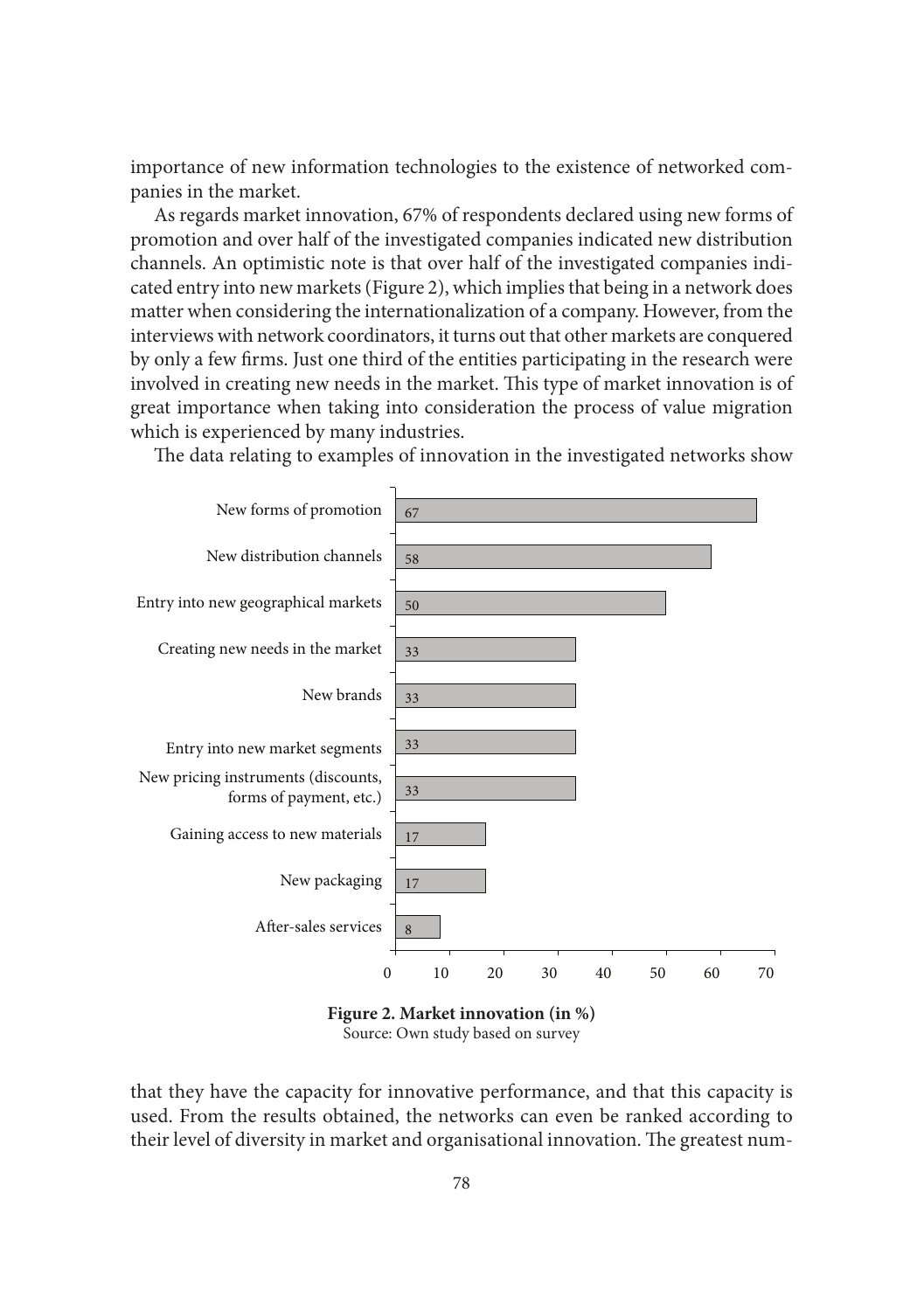ber for organisational innovation seen was 9; the number for market innovation was 8. Highly ranked are the following: an organisational network cooperating in the agro-food sector, Wielkopolska Horses and Carriages Cluster and the Poznań Local Tourist Organisation. However, it should be pointed out that the most important number is not the one for innovation, but its diversity. Networks can be characterized by numerous innovations, but be limited to 2 or 3 types. One also has to keep in mind that these evaluations have been made by network coordinators themselves, which can raise concerns about their objectivity. Among the networks with the widest spectrum of market and organisational innovation, there are clusters generally perceived as not innovative. This assessment should be in**terpreted with great care**.

### 3.2. The support for diffusion and absorption of knowledge

Innovations which are defined as novelties implemented in the marketplace, and in some cases recognized along with others as the results of successful knowledge spillovers and knowledge transfer, can be fostered by cooperation between actors representing the business and R&D sectors. The cooperative efforts aimed at generating innovations are quite often supported by the authorities of the region where they are located. Regional and local authorities have the opportunity and ability to encourage companies as well as educational and research institutions to cooperate in order to improve their innovativeness. The explanation for this may be the fact that regional or local authorities through various information campaigns can reduce the asymmetry of information which very often hinders effective and trustful cooperation. An assessment of the capacity of the networks studied to be innovative required a review of the cooperation between business and R&D institutions. As can be expected, and as was mentioned earlier, the interactions which promoted knowledge flows were supported by the regional authorities. The capacity for being innovative was determined by the support experienced while building cooperative networks between companies in the network and scientists (Figure 3). Eight out of the 12 investigated networks (67%) indicated that support for cooperation between the R&D sector and firms in a network took the form of mediating between various entities in searching for information about opportunities for technology transfer and other entities that could contribute to this transfer. Strong support was also expressed for joint projects in the local business environment and recourse to schemes enabling cooperation between companies and scientists. Also listed was support in the form of developing common laboratories for business and science, but it was not very widespread. One more option for cooperative support between business and R&D institutions are programmes for spin-offs. This solution was not used in respect of the networks under research.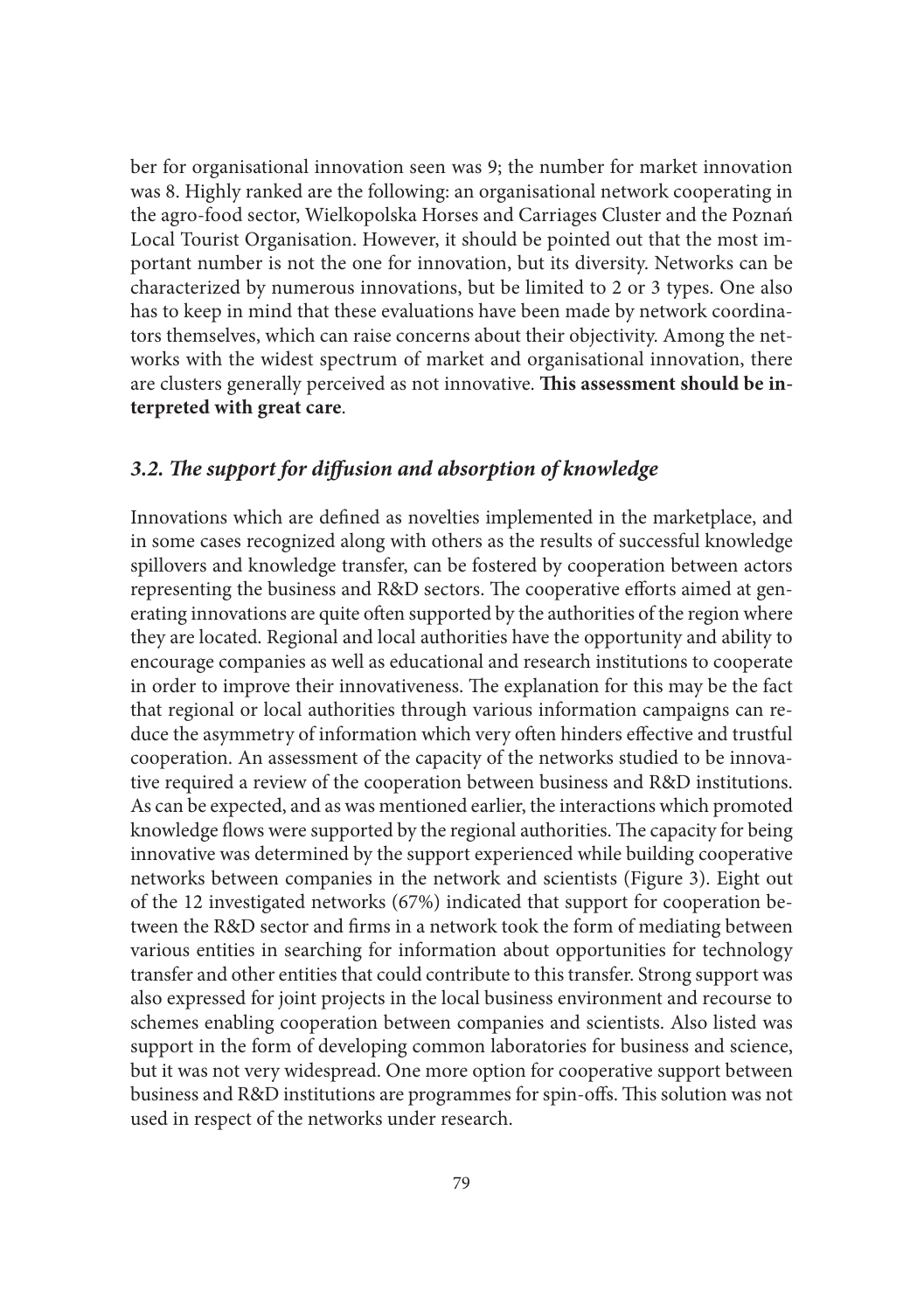

**Figure 3. Ways of supporting cooperation between business and R&D institutions 2007–2009 (in %)**

## *3.3. Main barriers to diff usion and absorption of knowledge*

The capacity to be innovative is also determined by the number of existent barriers to cooperation between firms and the R&D sector. These barriers can hinder the processes of innovation through blocking knowledge, information and the transfer of ideas. Such obstacles can appear not only when transferring knowledge and ideas, but even later when there is a new solution, a new process or a new product and there are difficulties in commercializing them. Figure 4 shows the perceived barriers mentioned by the network coordinators. The barriers were assessed through the use of a 5-point scale; where 1 stood for unimportant, 2 for less important, 3 for important, 4 for very important and 5 for crucial. Each of the 16 barriers has been assessed from the most to the least important. Crucial barriers were ranked as follows: a lack of information about R&D activity (score 4.55), different time perspectives, discrepancies in formulating the goals of R&D activity and a lack of funding in enterprises (score 4.45). The first two crucial barriers are related to the phase of generating new ideas; the third one can hinder not only the search for novelties but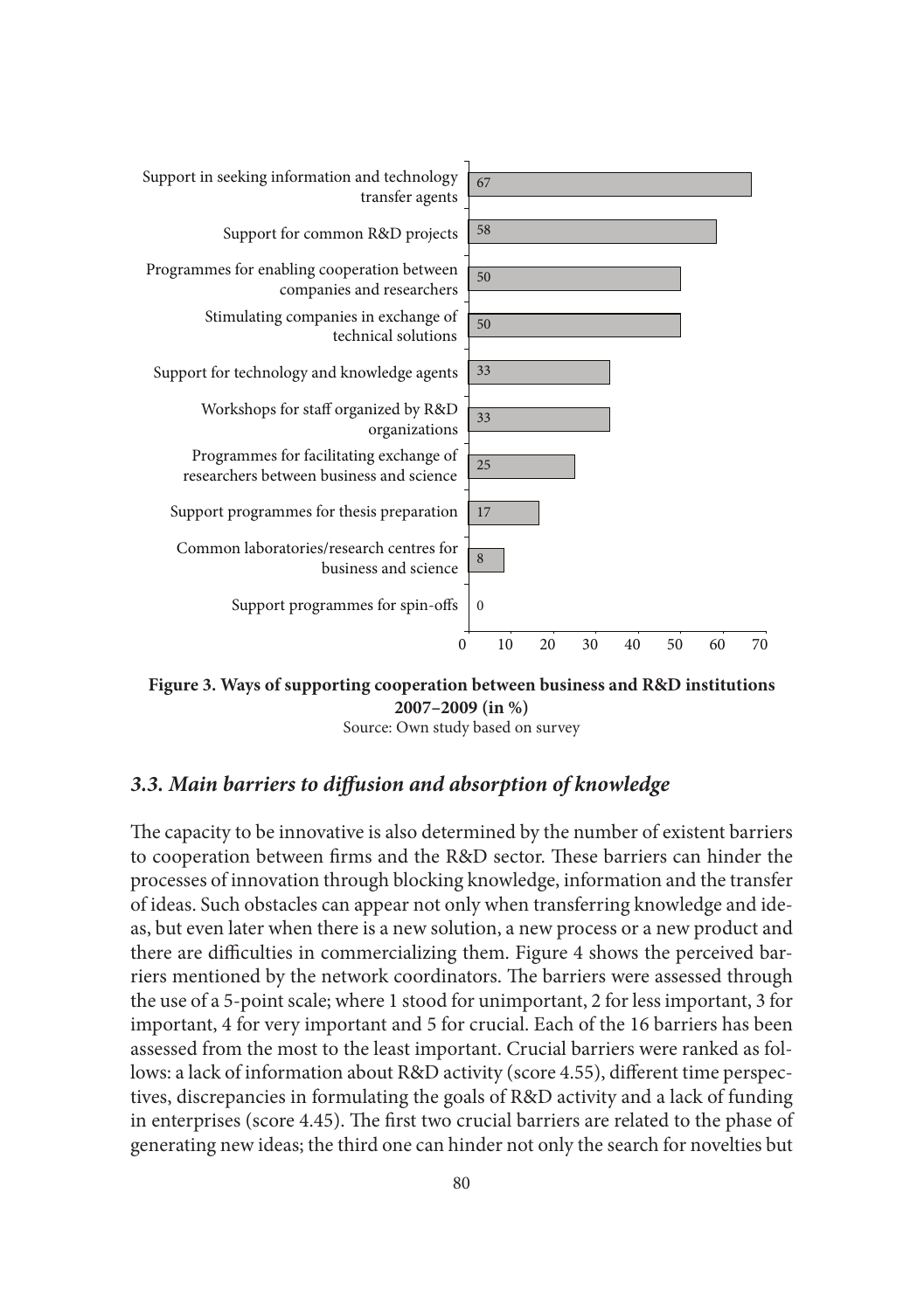

**Figure 4. Barriers to cooperation between business and R&D institutions** Source: Own study based on survey

especially their commercialization. The barriers indicated by the network coordinators indirectly show why there may be problems in extending the capacity to be innovative and suggest what has to be done to improve the intensity of knowledge transfer and processes aimed at increasing the innovativeness of networks.

### *3.4. Financial instruments supporting eff ective knowledge transfer*

Being innovative is particularly sensitive to financial considerations. Companies are very concerned about the risks associated with innovation, which was often indicated by network coordinators, as well as the significance of the companies' participation in Framework Programmes. The capacity for being innovative is in this way strongly determined by the financial instruments supporting such innovativeness. Respondents were asked which financial instrument in support of innovativeness and entrepreneurship they used in the period 2007–2008 and how they assessed these instruments. The assessment was done again on a 5-point scale; where 1 stood for unimportant, 2 for less important, 3 for important, 4 for very important and 5 for crucial. The majority of respondents indicated instruments for refunds or grants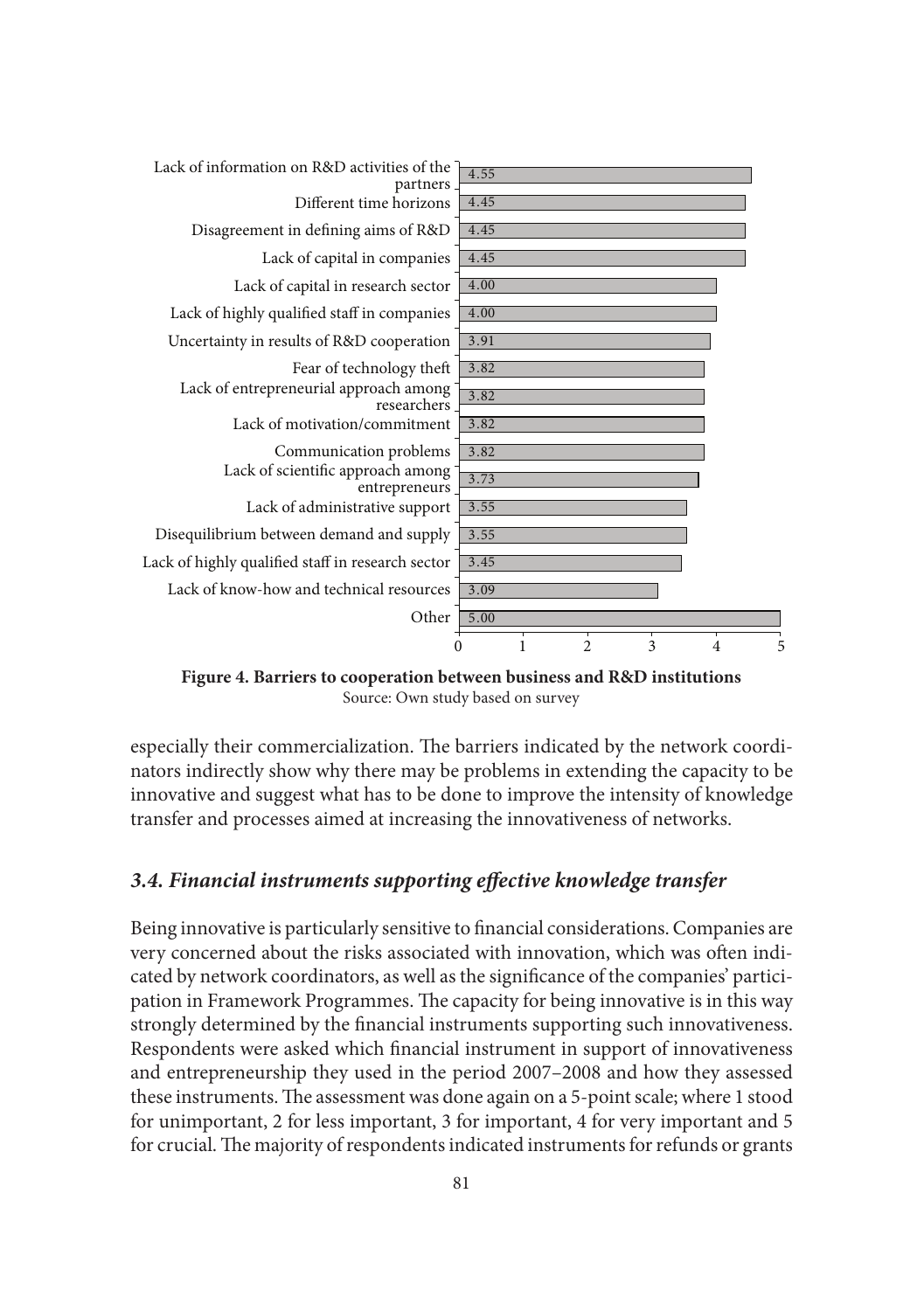for the creation of new workplaces (8 networks – 67% of total), grants for consultancy services, credit and loans, credit lines (58% – 7 networks), then refunds or grants for staff training (6 networks); see Figure 5.



**Figure 5. Financial instruments supporting innovativeness and entrepreneurship utilized by networks in 2007–2008 (in %)** Source: Own study based on survey

The network coordinators were asked to assess the importance of the available instruments to companies involved in the networks. A number of financial support instruments were assessed and ranked according to their importance for the company. The provision of high risk capital for production investments was assessed at  $(5.00)$ , then support for participation in programmes financed by the EU and grants for international cooperation. The latter is particularly important since it could increase the internationalisation of companies. A similar assessment was seen in the case of grants for marketing or the export of innovative products, which again is related to the competitive position of a firm in foreign markets (Figure 6).

According to the research results, though high risk capital for production investments is crucial, astonishingly, firms have not used it. It would be interesting to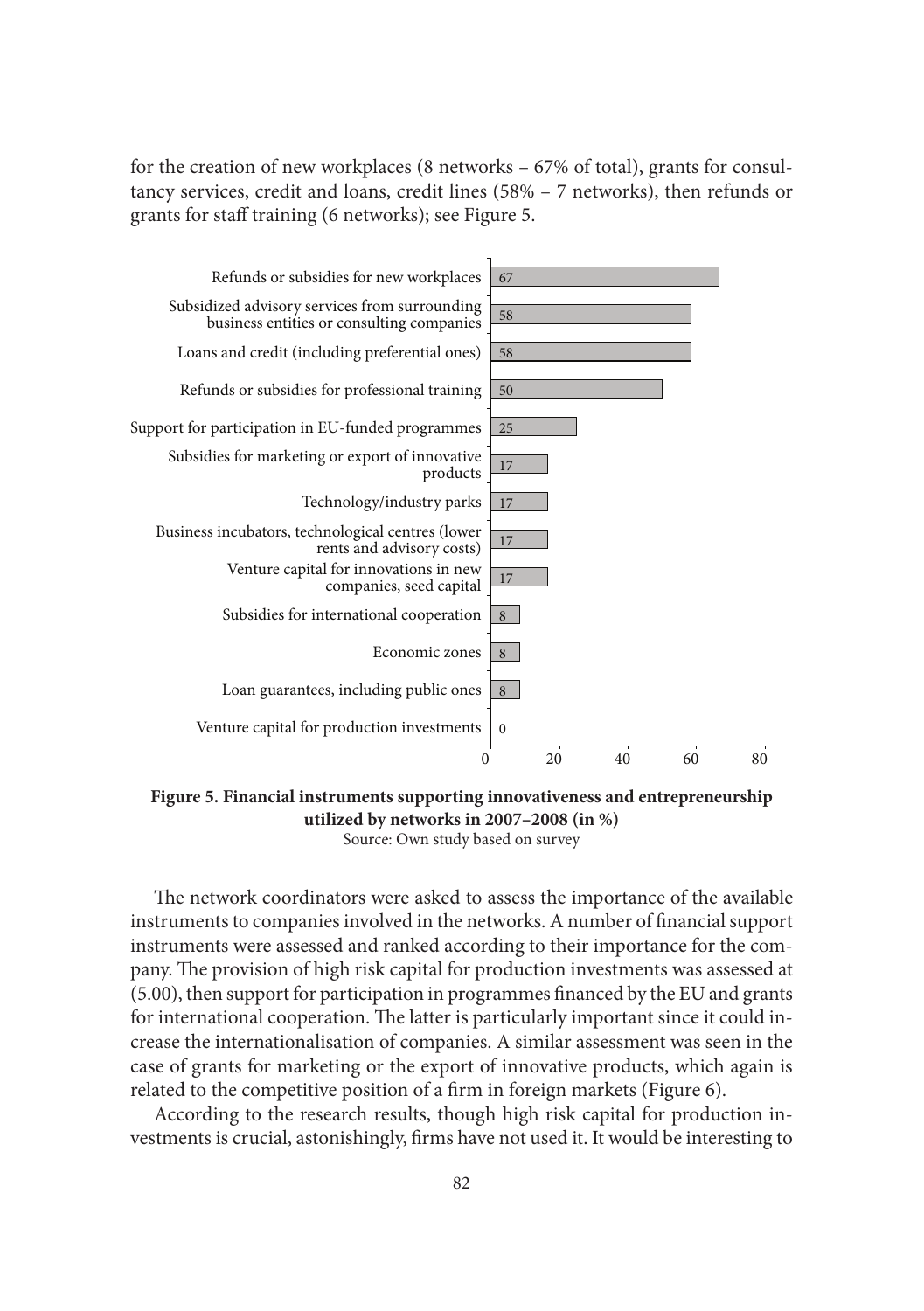

Figure 6. Importance of financial instruments supporting innovativeness and **entrepreneurship**

find out what the reasons of such behaviour are. Low ranked were high risk capital for innovative ventures of new companies, but network coordinators explained this by the lack of a market for this kind of capital in Poland, which at the same time should be an encouragement to develop this market. There are a lot of barriers that decrease the benefits from the financial instruments supporting innovativeness and entrepreneurship in networks (Figure 7). The most important barriers indicated by the respondents were as follows: long procedures for receiving funding (score 4.20), the necessity to deliver additional documentation (score 3.82), then a lack of trust by financial institutions towards local entrepreneurs (score 3.73). The network of entities actively cooperating in the agro-food sector indicates that the risks associated with using this financial instrument is a barrier. Assessments by coordinators could be a help in rebuilding the system of external financing regarding innovativeness and entrepreneurship in the region.

The capacity for being innovative is also determined by the linkages which a network has with  $R\&D$  entities and outside institutions in the business environment. The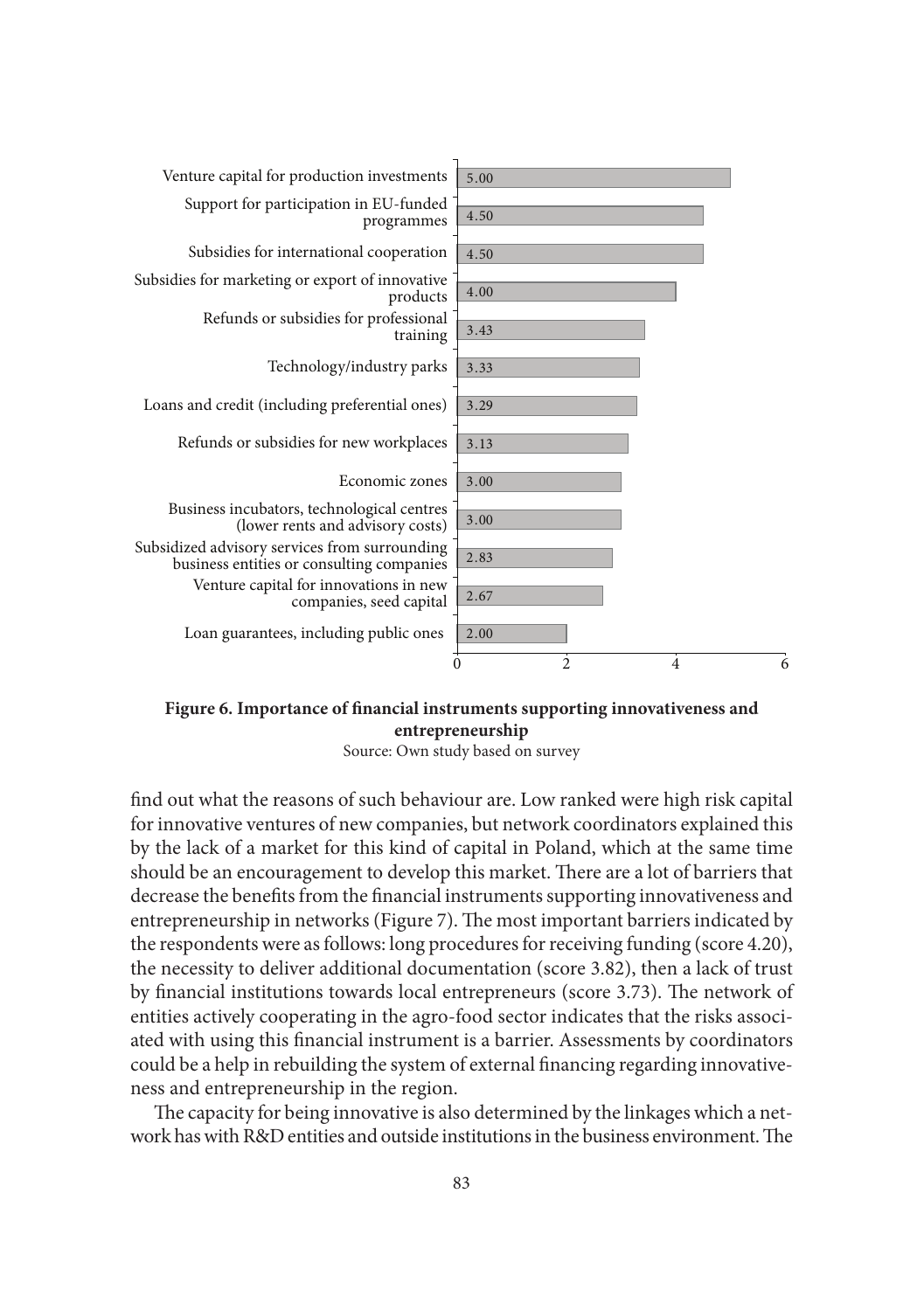

Figure 7. Barriers to the utilization of financial instruments supporting **innovativeness and entrepreneurship**

intensity of interactions also indicates how a network is embedded in the Regional Innovation System, whether it is an integral part or an external element. Figure 8 shows the most common partners for the networks investigated. Apart from the location of such partners (municipality, district, region, country or abroad), crucial partners are consultancy firms and universities  $(58\% \text{ of total } -7 \text{ networks})$ . This rating of universities in the top group of cooperation partners is a good sign, as it increases the probability of knowledge and technology transfer which is crucial from the perspective of network innovativeness. Next in the pecking order were technological and industrial parks as well as R&D entities. Universities along with technological and industrial parks which cooperate with firms are localized in the regions. Among regional partners there were also Chambers of Commerce and Industry Associations. At the local level the most important partners are financial institutions. Looking at partners at the national level, universities should be considered; and the Boiler-making Cluster had a partner from abroad. Others were quality control laboratories and certification bodies.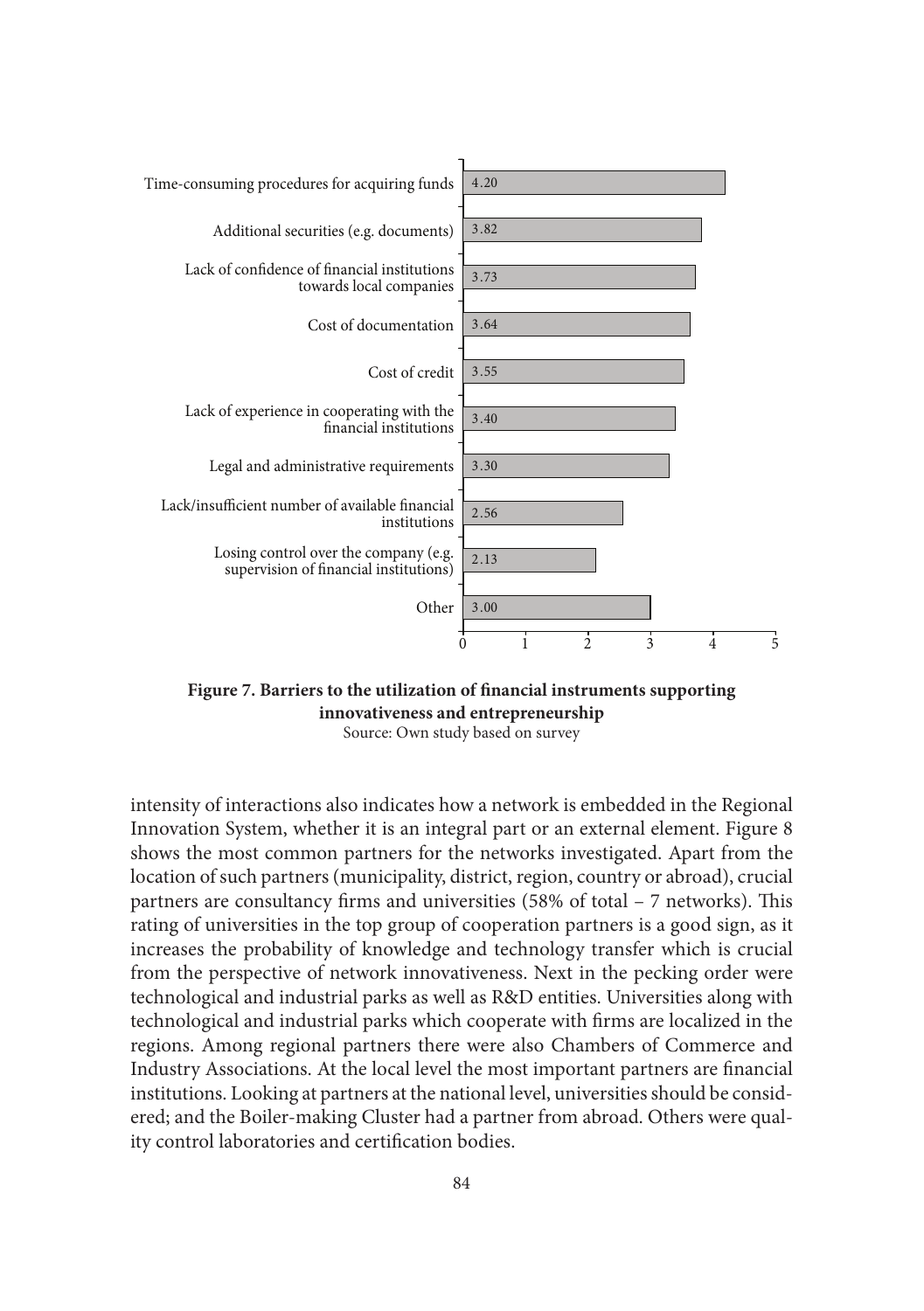

# **Conclusions**

Successful economies are those which have the ability to learn. They are able to take the ideas embodied in the existing academic knowledge and technologies, and translate them into an innovative capability at the level of the firm [Bozemann et al. 2003] and at the level of the state.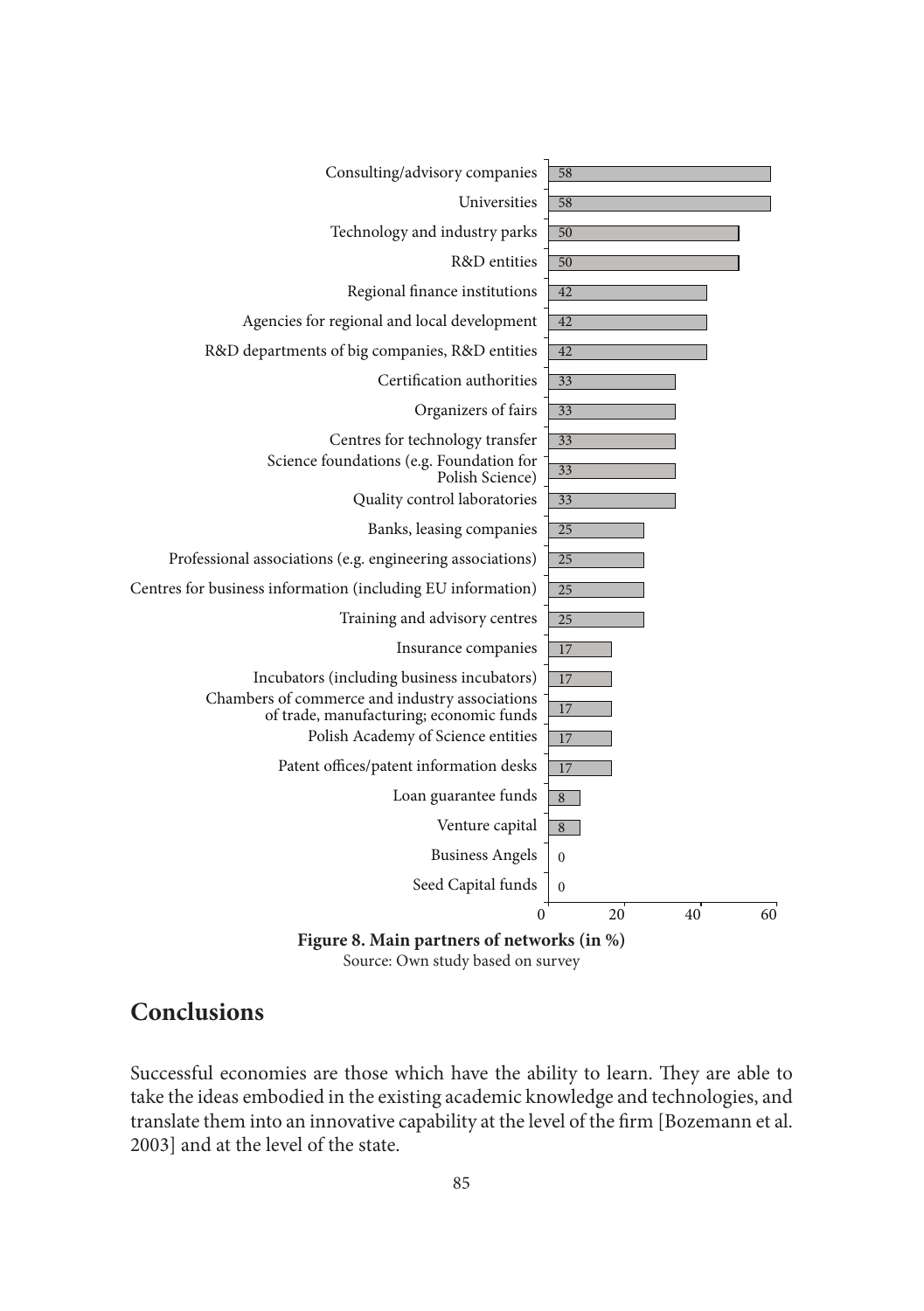The research presented here and carried out in the Wielkopolska Region has provided an insight into the threats that hinder the fostering of innovativeness through economic cooperation within networks, including clusters, and motivated by the need to formulate some recommendations for regional and local authorities. The threats related to the phenomenon of innovativeness can be associated with the barriers to cooperation between companies and R&D institutions involved in networks. The most important barrier is still a gap in the financial system which supports networking performance and the lack of any final conclusion whether such a system will be established. Establishing such a system is not easy since there are many divergent interests among the regional actors of the Regional System of Innovation. It is a challenging task for the regional and local authorities to think about such a system and especially to decide whether to finance or subsidize the activities of network and cluster organizations. Beside the financial system, there is also the barrier in an entrepreneur's mind which blocks undertaking attempts at cooperation. To break this barrier the regional and local authorities should promote the good practices of such cooperation and show their benefits.

Fostering knowledge spillovers and knowledge transfers in regional networks and clusters in Wielkopolska requires an increase in the vital, though ethical and simultaneously based on economic values, cooperation among various actors. It is a prerequisite for the success of building a knowledge economy in this region. The importance of this fact is even greater if one takes into account recent trends in clustering – the internationalization of clusters. Clustering in Europe crosses borders; European initiatives are enhancing cross-national scientific cooperation and building strong and close relationships between research institutions and the business community [European Commission 2006]. There are therefore projects focused on building international clusters, e.g. projects developed by Europa Innova like BelCAR, Innotex or CASTLE. To take advantage of these processes it is crucial for the Polish firms and other cluster participants to develop the strategic capabilities of collaborating with others.

### *References*

- Basant, R., 2002, *Knowledge Flows and Industrial Clusters: An analytical Review of Literature*, East-West Center Working Papers, no. 40, East-West Center, Honolulu, Hawaii, February.
- Bozemann B., Sarewitz, D., Feinson, S., Foladori G., Gaughan, M., Gupta, A., Sampat, B., Zachary, G., 2003, *Knowledge Flows and Knowledge Collectives: Understanding The Role of Science and Technology Policies in Development*, Synthesis Report on the Findings off a Project for the Global Inclusion Program of the Rockefeller Foundation, Center for Science, Policy and Outcomes, Columbia University, New York, June, http://www.cspo. org/products/rocky/CSPO\_Rockefeller\_Vol2.pdf [access: 14.09.2010].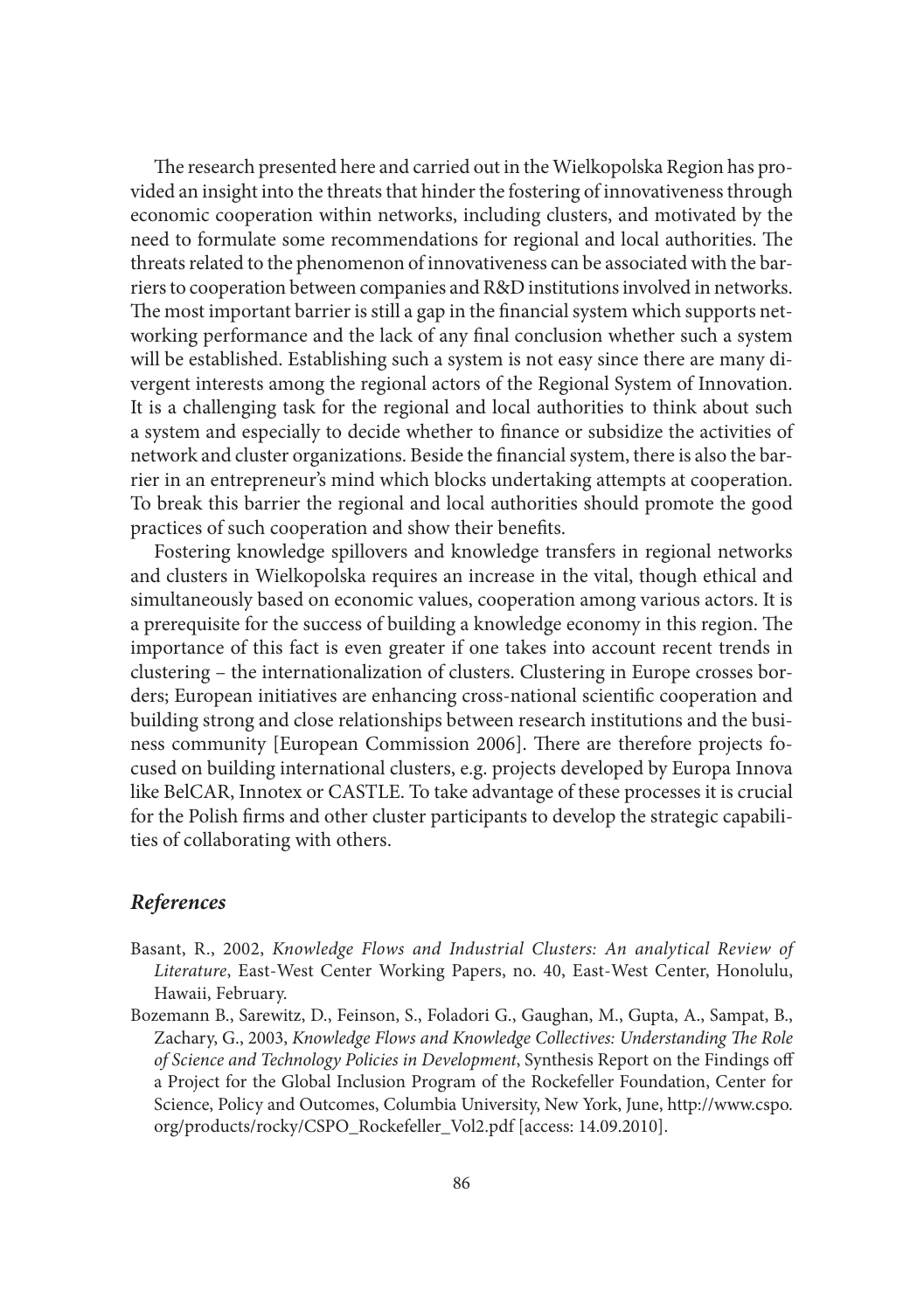- Crespi, G., Criscuolo, Ch., Haskel, J.E., Slaughter, M., 2008, *Productivity Growth, Knowledge Flows and Spillovers*, NBER Working Paper Series 13959, National Bureau of Economic Research, Cambridge, Massachusetts, April.
- European Commission, Enterprise Directorate General, 2003, *Final Report of the Expert Group on Enterprise Clusters and Networks*, European Commission, Enterprise Directorate General, Brussels, http://www.dpt.gov.tr/bgyu/abbp/italya/docs/6.Toolbox/13. Supporting\_documents/1.Cluster\_methodologies\_casoni/2.Additional\_doc\_2/3.EU\_ final rep. ExpGroup Clusters.pdf [access:  $14.09.2010$ ].
- European Commission, 2006, *Delivering on the Modernization Agenda for Universities: Education, Research and Innovation*, Communication from the Commission to the Council and the European Parliament, COM (2006) 208, European Commission, Brussels, 10 May, http://ec.europa.eu/education/policies/2010/doc/comuniv2006\_en.pdf [access: 14.09.2010].
- European Commission, Enterprise and Industry Directorate General, 2007, *Innovation Clusters in Europe: a Statistical Analysis and Overview of Current Policy Support*, European Commission, Enterprise and Industry Directorate General, Brussels, http://www.proinno-europe.eu/admin/uploaded\_documents/innovation\_clusters\_in\_europe.pdf [access: 14.09.2010].
- European Commission, 2007a, *Green Paper The European Research Area: New Perspectives*, COM (2007) 161 final, European Commission, Brussels, 4 April, http://ec.europa.eu/research/era/pdf/era\_gp\_final\_en.pdf [access: 14.09.2010].
- Evers, H.D., 2008, *Knowledge Hubs and Knowledge Clusters: Designing Knowledge Architecture for Development*, ZEF Working Paper Series, Center for Development Research (ZEF), University of Bonn, Bonn.
- Fallah, M.H., Sherwat, I., 2004, *Knowledge Spillovers and Innovation in Technological Clusters*, paper presented at IAMOT conference, April, Washington, D.C., http://www.iamot.org/ conference/index.php/ocs/4/paper/viewFile/583/95 [access: 14.09.2010].
- Greek P.E., Tull D.S., Album G., 1988, *Research for Marketing Decisions*, Prentice-Hall, Englewood Cliffs, March.
- Harabi, N., 1997, *Channels of R*&*D Spillovers: An Empirical Investigation of Swiss Firms*, Technovation, vol. 17, no. 11–12, pp. 627–635.
- Henry, N., Pinch, S.P., 2002, *Spatializing Knowledge: Placing the Knowledge Community of Motor Sport Valley*, in: Huff , A.S., Jenkins, M. (eds.), *Mapping Strategic Knowledge*, Sage Publications, London, pp. 137–169.
- Jaffe, A., 1986, *Technological Opportunity and Spillovers from R&D: Evidence from Firms'* Patents, Profits and Market Value, American Economic Review, vol. 76 no. 5, pp. 984–1001.
- Ketels, C., 2004, *European Clusters*, in *Structural Change in Europe 3 Innovative City and Business Regions*, Hagbarth Publications, Bollschweil.
- Ketels, C., Memedovic, O., 2008, *From Clusters to Cluster-based Economic Development*, International Journal of Technological Learning, Innovation and Development, vol. 1, no. 3, pp. 375–392.
- Lawson, C., 1999, *Towards a Competence Theory of Region*, Cambridge Journal of Economics, vol. 23, no. 2, pp. 151–166.
- Levin, R.C., Reiss, P.C., 1988, *Cost-reducing and Demand-creating R*&*D with Spillovers*, Rand Journal of Economics, vol. 19 no. 4, pp. 538–556.